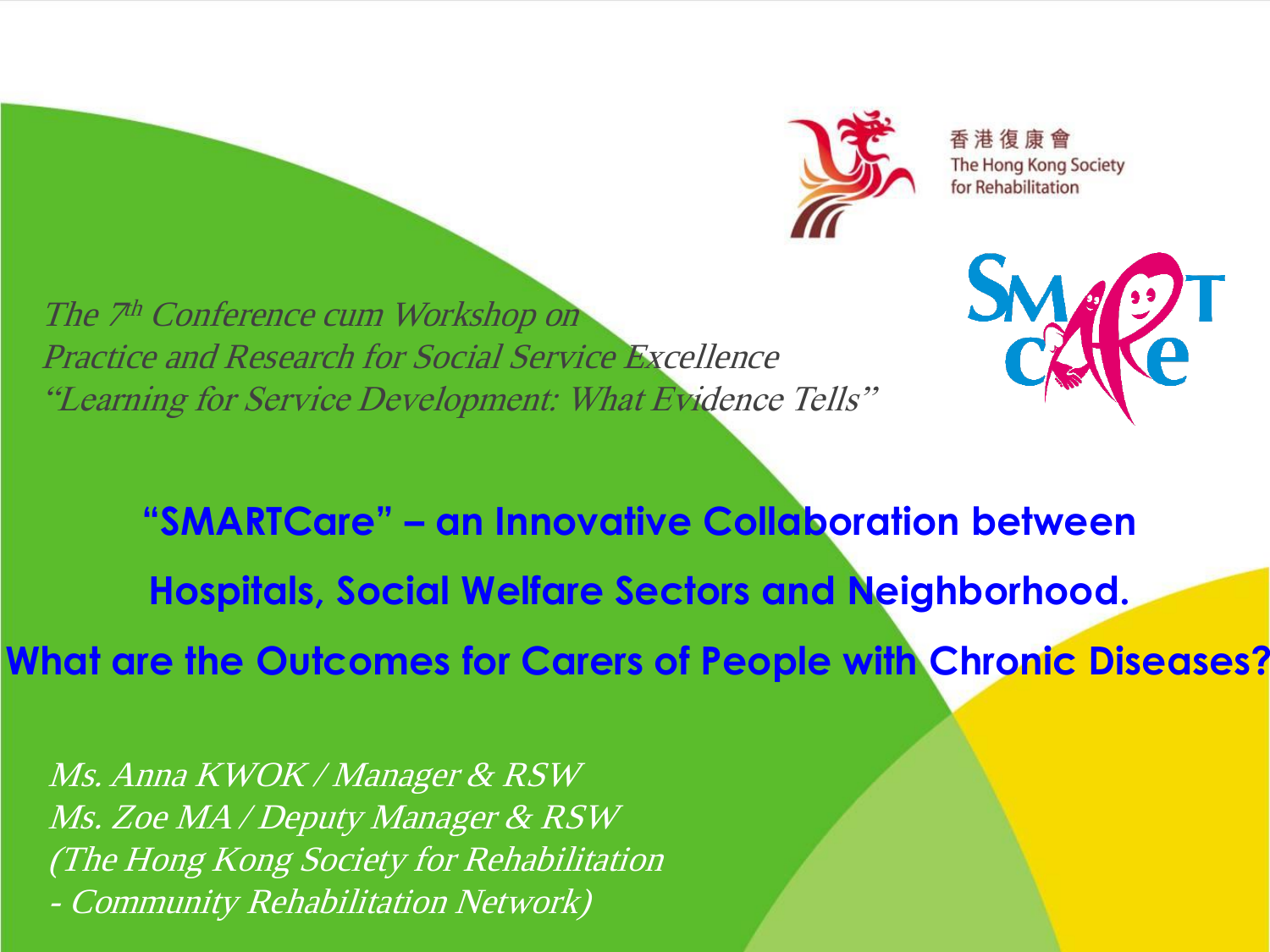## *Background of SMARTCare Movement*

- Family carers of persons with chronic diseases experience high level of stress  $\rightarrow$  physical symptoms, depression and psychosocial problems
- "SMARTCare Movement"  $\rightarrow$  to **improve well-being of family** carers in HK East
- Funded by Community Investment & Inclusion Fund (CIIF), strategic partnering with HA HKEC, close collaboration with neighborhood
- Two phases:
	- Phase I: 2011-2014 (SMARTCare · 齊"喜"動)
	- Phase II: 2014-2017 (SMARTCare · 有您友里)

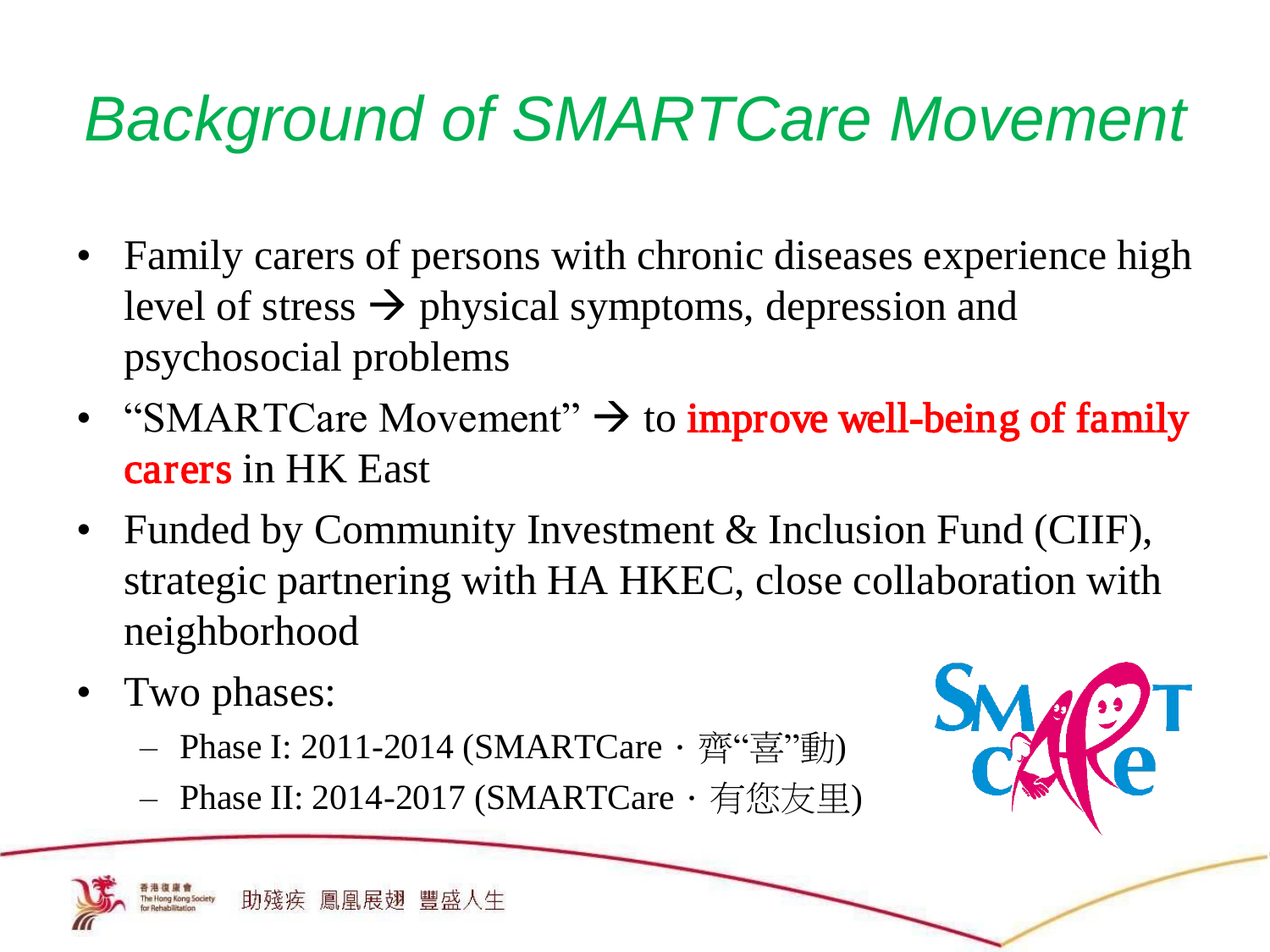

Evaluation results of Phase  $I \rightarrow$ supported the design of **brief service & full service**  $\rightarrow$ developed program logic model

Project team's clinical experience

Advice from "SMARTCare Movement" Steering Committee

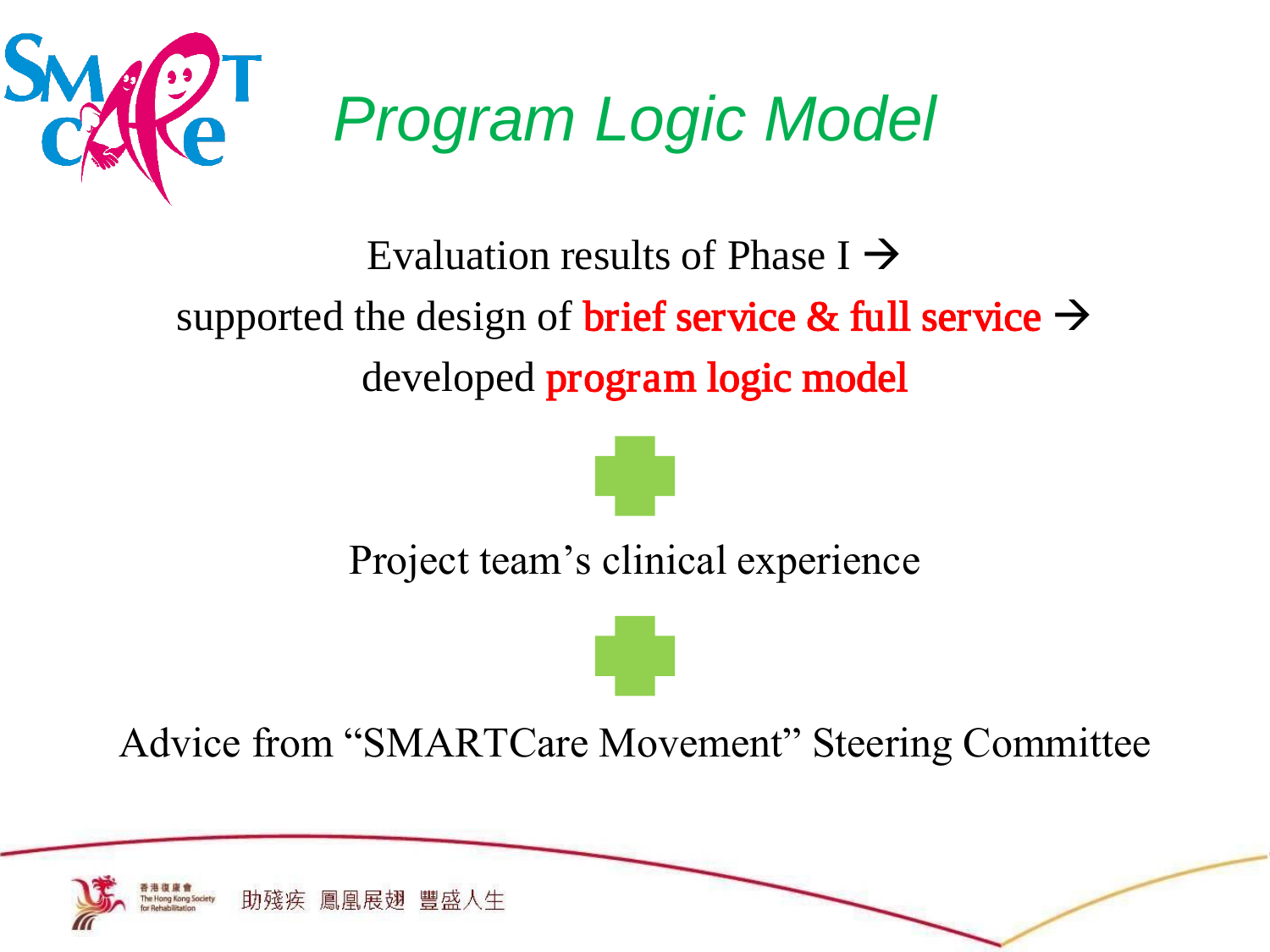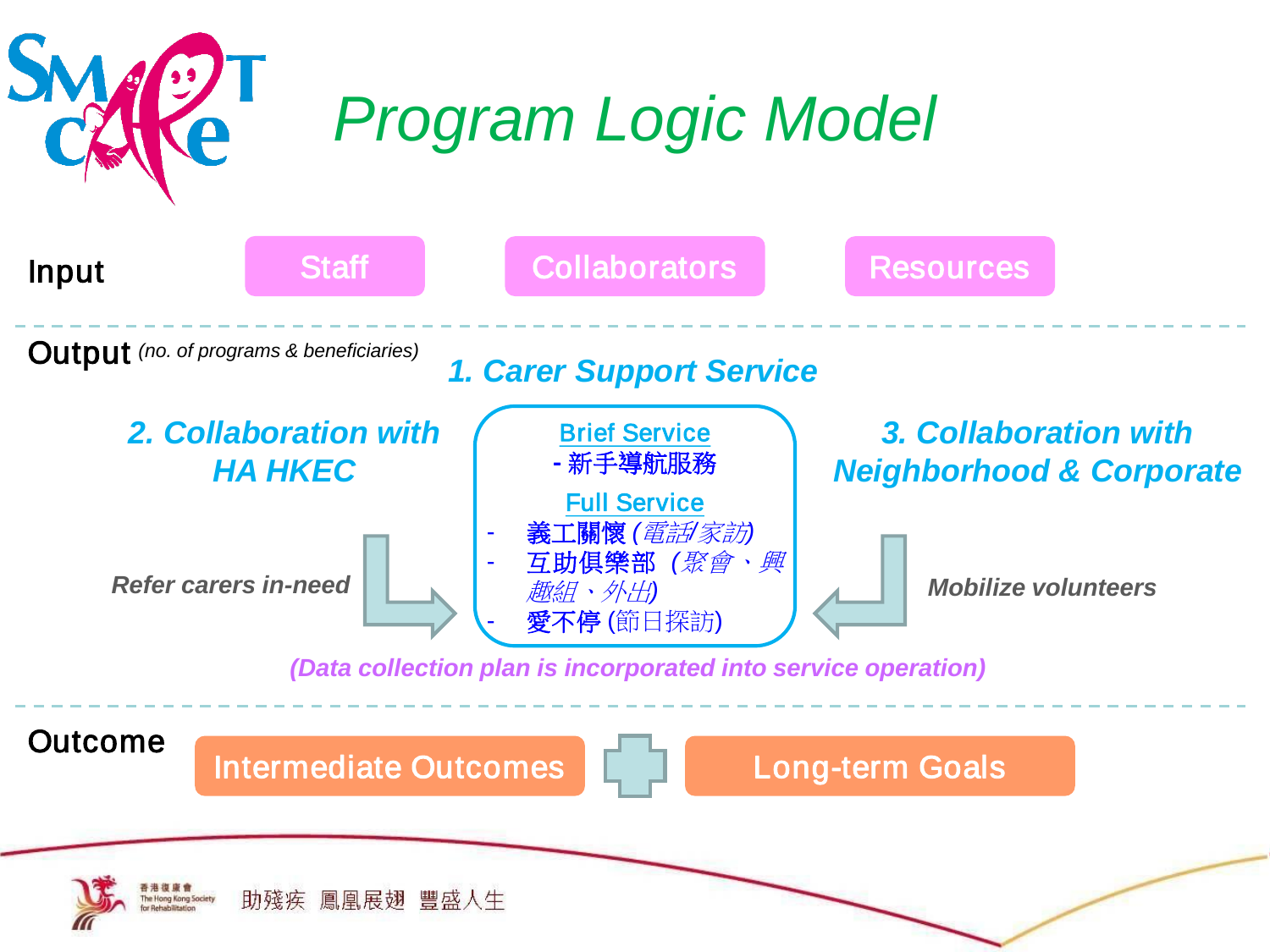

# *Evaluation Objectives*

- To identify the satisfaction levels of the carers after receiving the services
- To identify the perceived change of caregiving burden after receiving the services
- To identify changes in chronic disease management of care recipient after receiving the services
- To identify positive gains following family caregiving after receiving the services

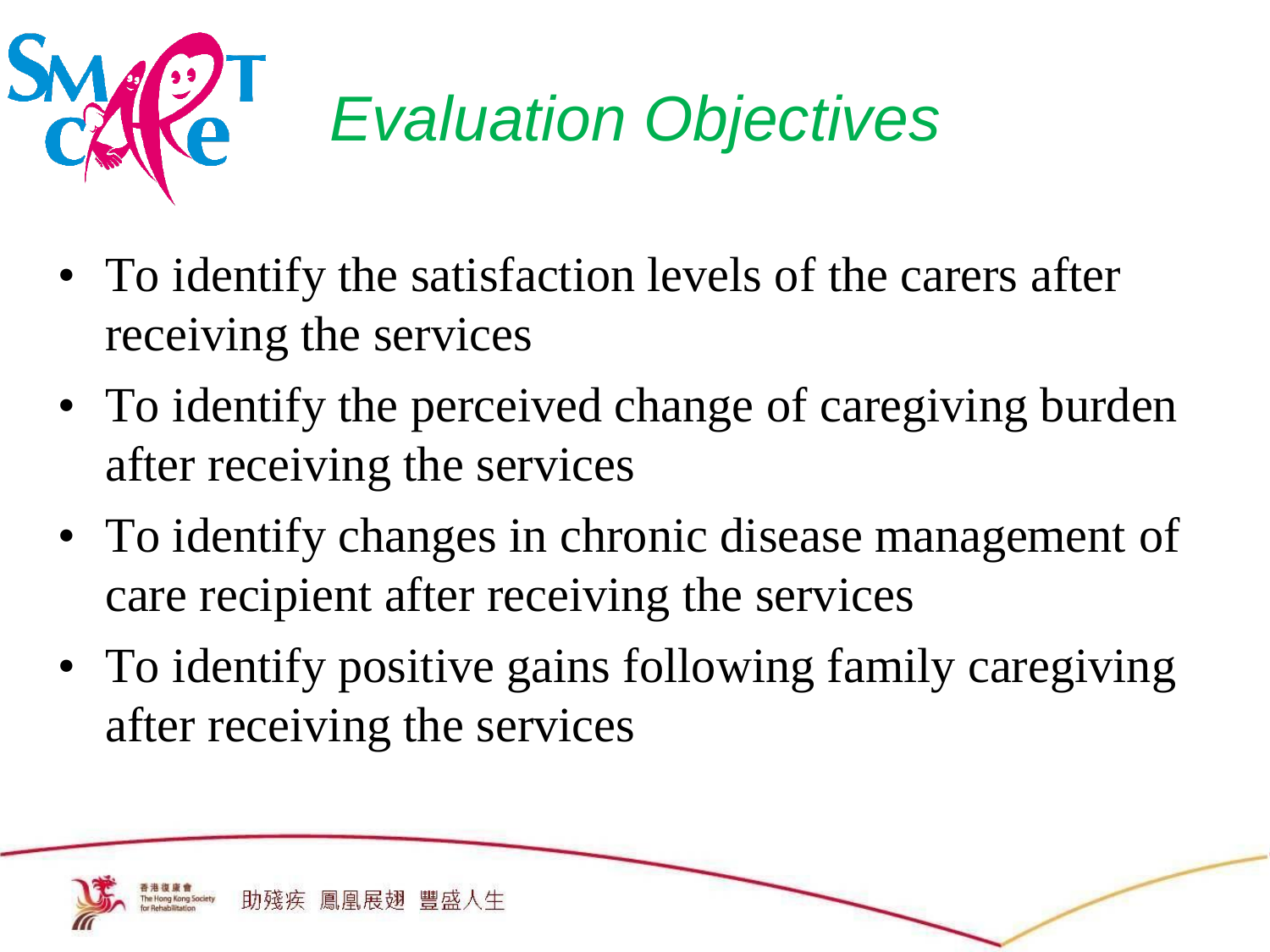## 1)是次活動資訊內容, 你覺得有用嗎?

|              | 數目  | 百分比   |
|--------------|-----|-------|
| 沒有接受次項服務 (1) | 3   | 2.0%  |
| 非常有用(2)      | 41  | 26.8% |
| 有用(3)        | 70  | 45.8% |
| 沒有用(4)       | 5   | 3.3%  |
| 非常沒有用 (5)    | 4   | 0.7%  |
| 我不記得(6)      | 4   | 0.7%  |
| 我不知道 (7)     | 1   | 0.7%  |
| 沒有填          | 31  | 20.3% |
| 總數           | 153 | 100%  |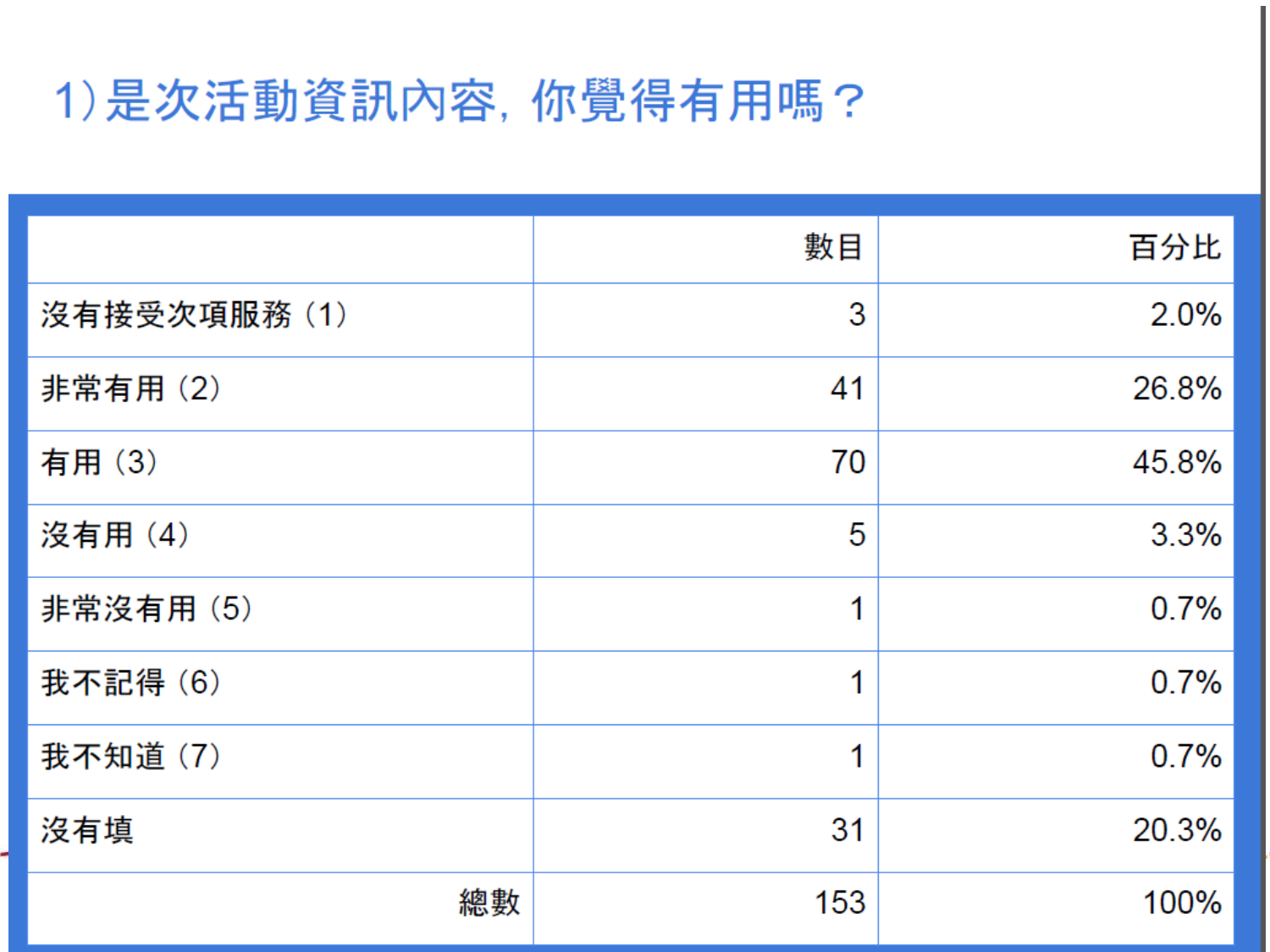## 2)你曾向計劃同事分享你面對的壓力, 你覺得傾談後, 壓力有減低嗎?

|             | 數目  | 百分比   |
|-------------|-----|-------|
| 沒有接受次項服務(1) | 14  | 9.2%  |
| 非常有用(2)     | 26  | 17.0% |
| 有用(3)       | 69  | 45.1% |
| 沒有用(4)      | 4   | 2.6%  |
| 非常沒有用 (5)   | 0   | 0.0%  |
| 我不記得(6)     | 0   | 0.0%  |
| 我不知道 (7)    | 4   | 2.6%  |
| 沒有填         | 36  | 23.5% |
|             | 153 | 100%  |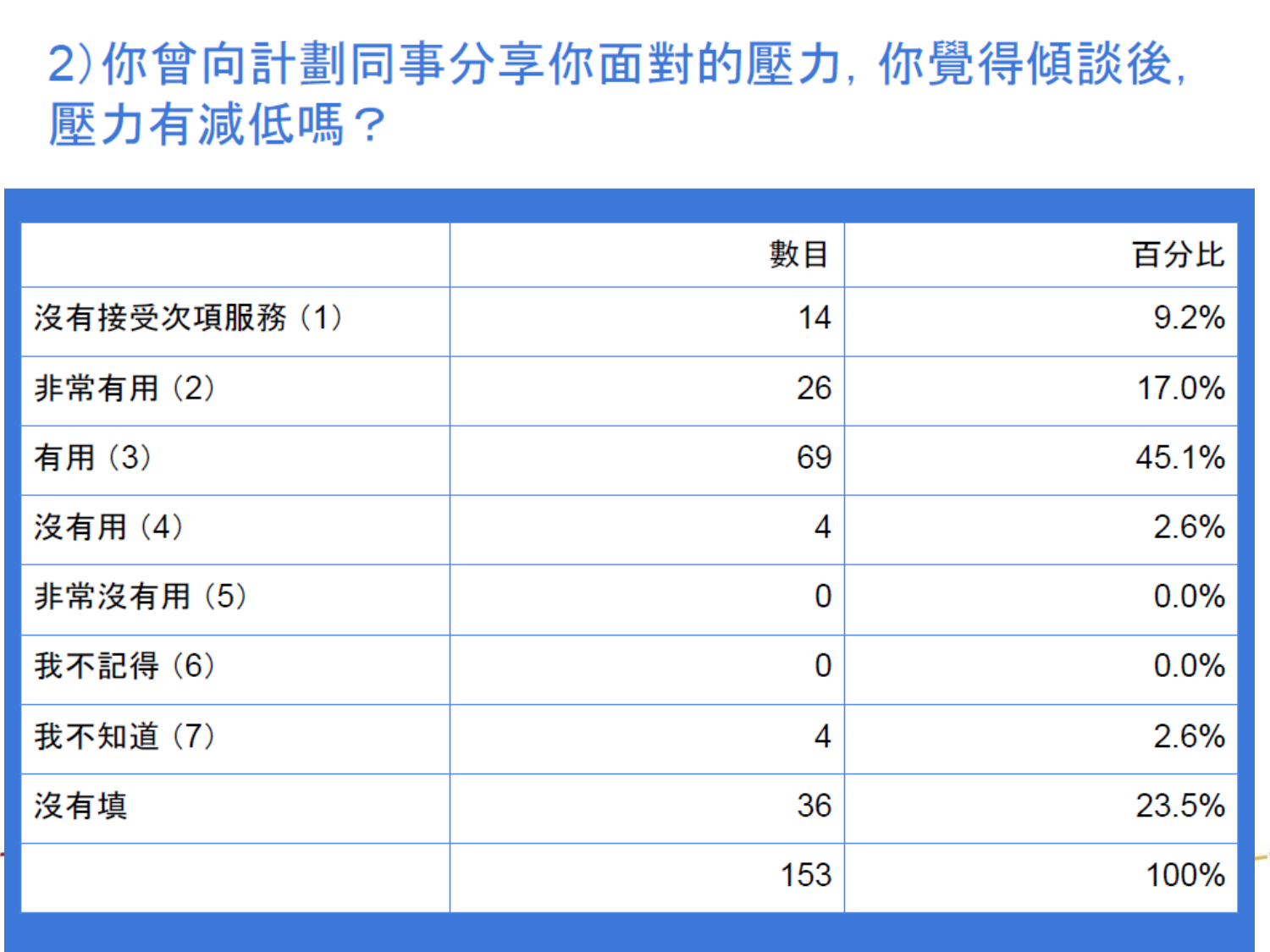### 3) 如果將來有需要, 你會再使用此服務嗎?

|         | 數目             | 百分比   |
|---------|----------------|-------|
| 絕對會(1)  | 50             | 32.7% |
| 會(2)    | 69             | 45.1% |
| 不會(3)   | $\overline{2}$ | 1.3%  |
| 絕對不會(4) | 0              | 0.0%  |
| 我不知道(5) | 0              | 0.0%  |
| 沒有填     | 31             | 20.3% |
|         | 153            | 100%  |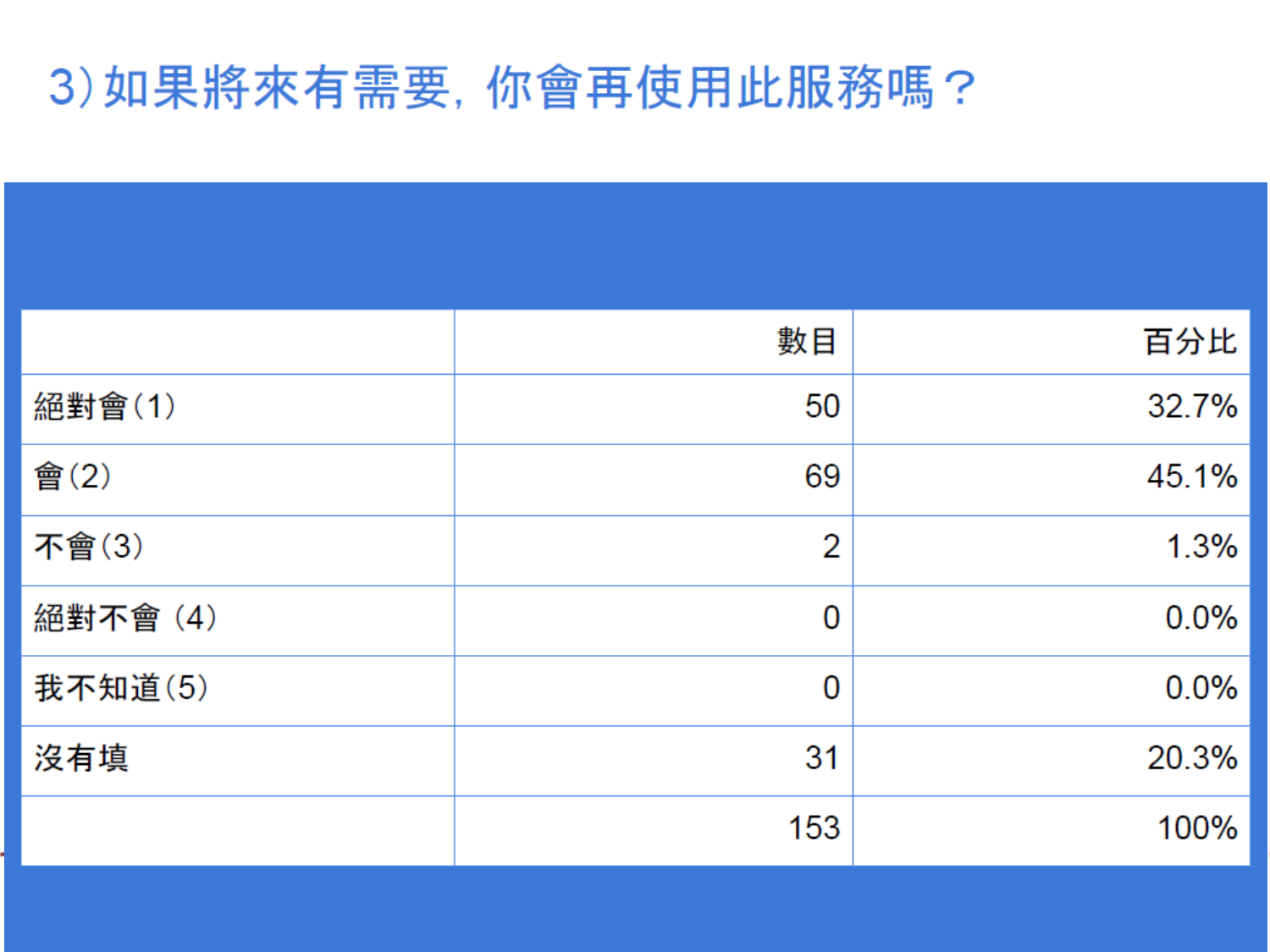

# *Evaluation Method*

### *Focus: Service Outcomes of Full Service*

- 1. Collection of background of carers and care-recipients
- 2. Measurement of:
	- 2.1 Carer burden Burden Scale for Family Caregiving (BSFC)
	- 2.2 Self-efficacy of chronic disease management Partners in Health (PIH)
	- 2.3 Personal gain from caregiving GAIN
- 3. Timeline:
	- 3.1 BSFC & PIH before & after enrollment to full service (10-month)
	- 3.2 GAIN after 10-month enrolled to full service
- 4. Case discussion with SMARTCare Project team
	- 4.1 analyzing special cases  $\rightarrow$  any service implications?
	- 4.2 improvement of data quality

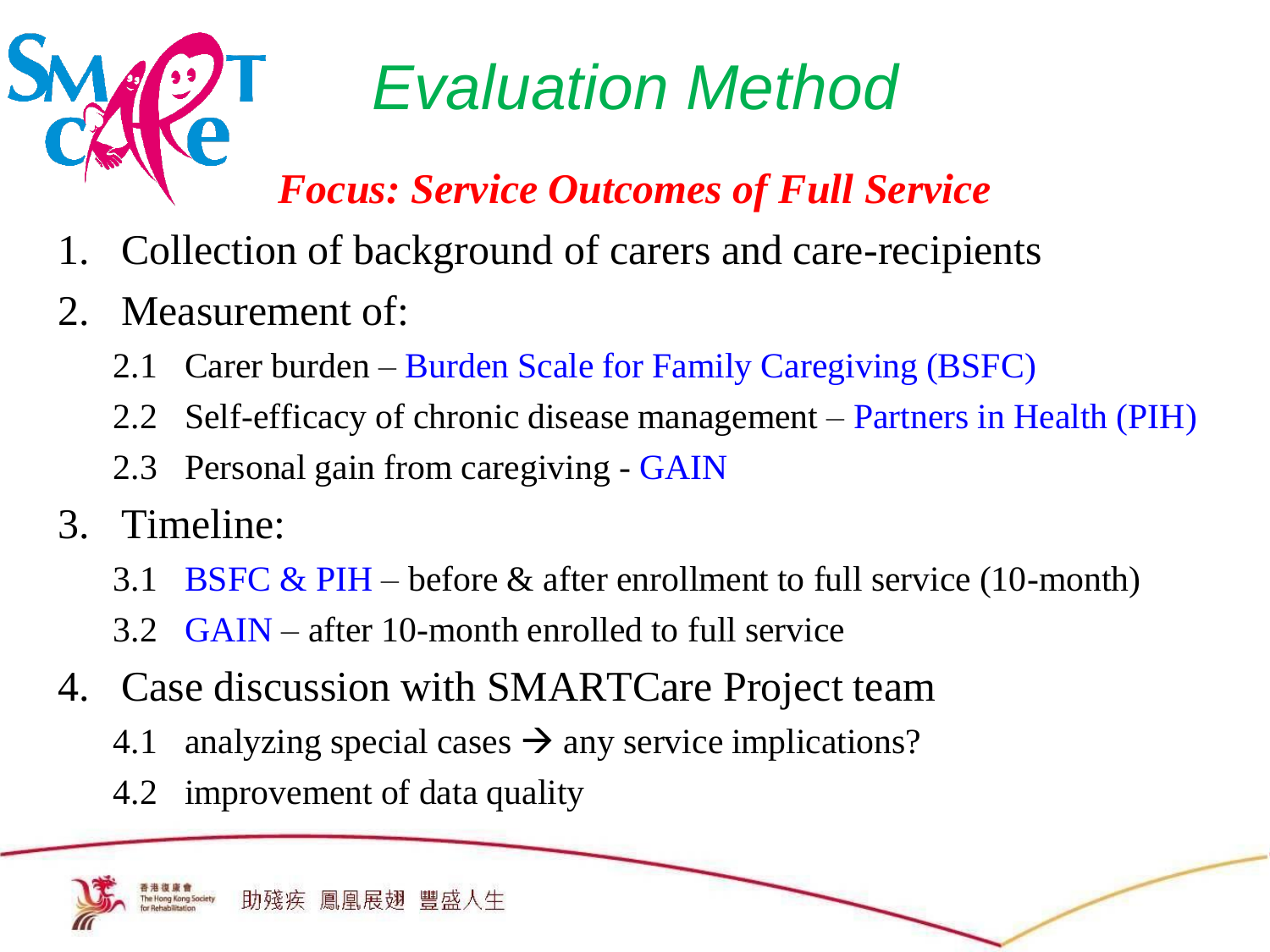## *Major Difficulties Encountered*

- Family carers are busy!
- A lot of "Studies"!
- Lack of a user-friendly data management system!
- The data collection plan was not very "well-planned" at the beginning!

# *Solutions*

- Emphasize the meaning of outcome evaluation & importance of the data
- Implement "research-practice" integration
- Be focusing & declined some invitations of studies related to family caregiver services
- Develop clear workflow
- Designated staff to manage the whole process



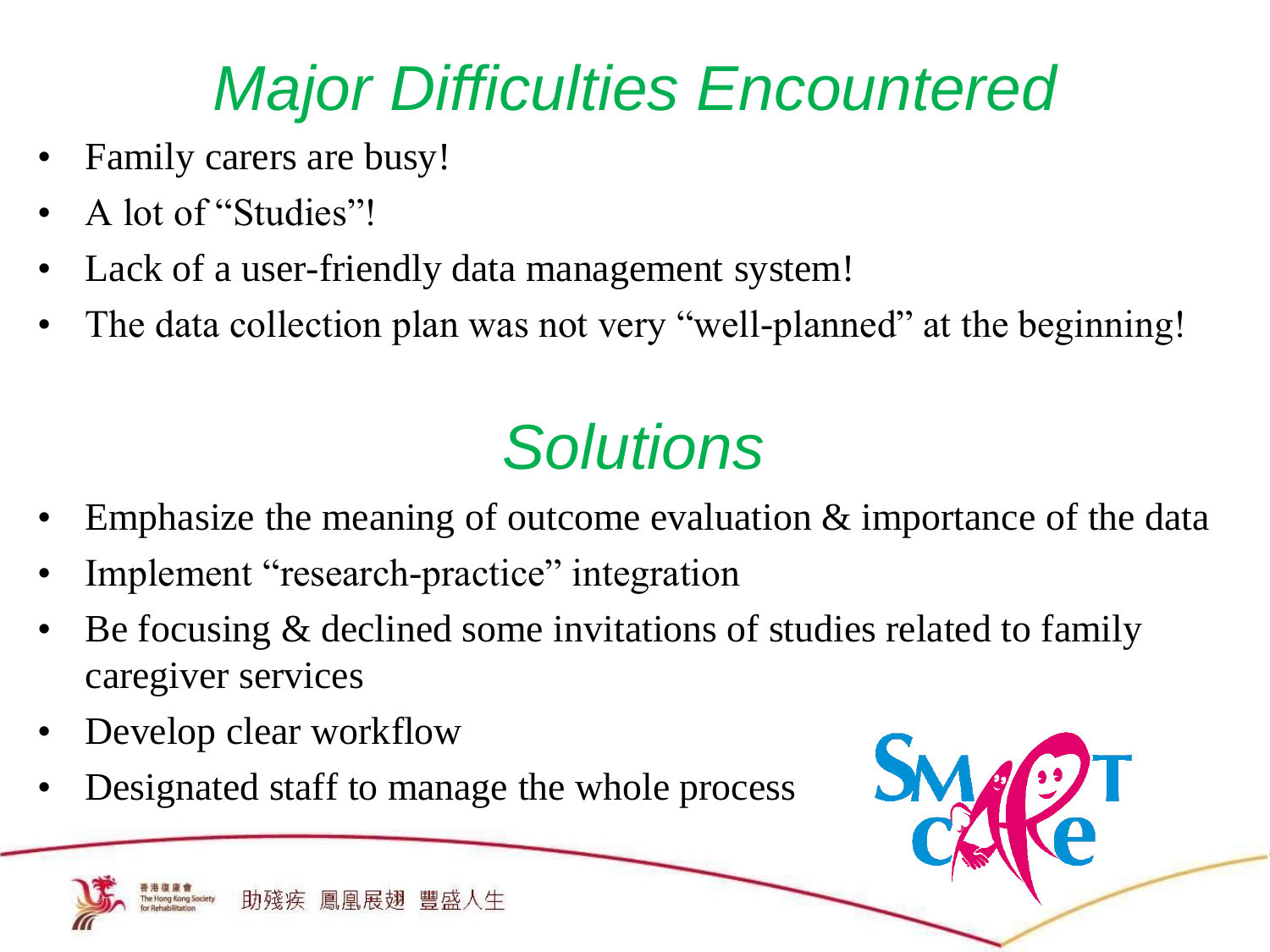

# *Carers' Characteristics*

- 78 carers received full service participated in the evaluation (voluntary-basis)
- Age:
	- $-$  Mean = 63.3 (SD=12.27)
- Gender:
	- $-$  Male: 32.1% (N=25)
	- $-$  Female: 67.9% (n=53)
- Taking care of:
	- $-$  Spouse: 55.1% (n=43)
	- $-$  Parent: 32.1% (n=25)
	- $-$  Others: 12.8% (n=10)

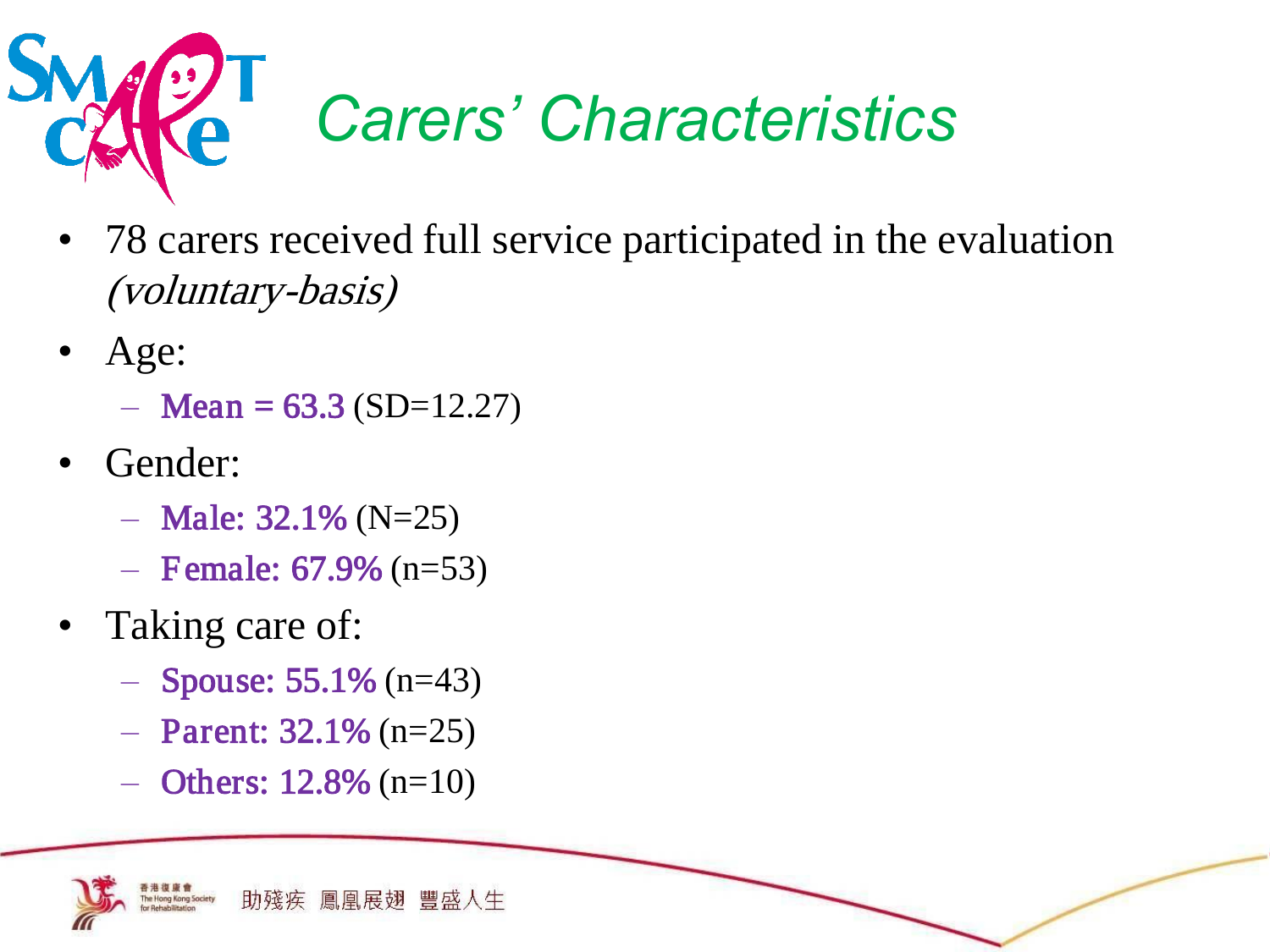

## *Care Recipients*

- No. of Chronic Diseases:
	- $-1$  (59.0%, n=46)
	- $-2(26.9\%, n=21)$
	- $-3$  or more (14.1%, n=11)
- Common chronic diseases:
	- $-$  Stroke (42.3%, n=33)
	- $-$  Cognitive impairment (15.4%, n=12)
	- $-$  Heart disease (11.5%, n=9)
	- $-$  Parkinson's disease (10.3%, n=8)
	- $-$  Other diagnoses (20.5%, n=16)

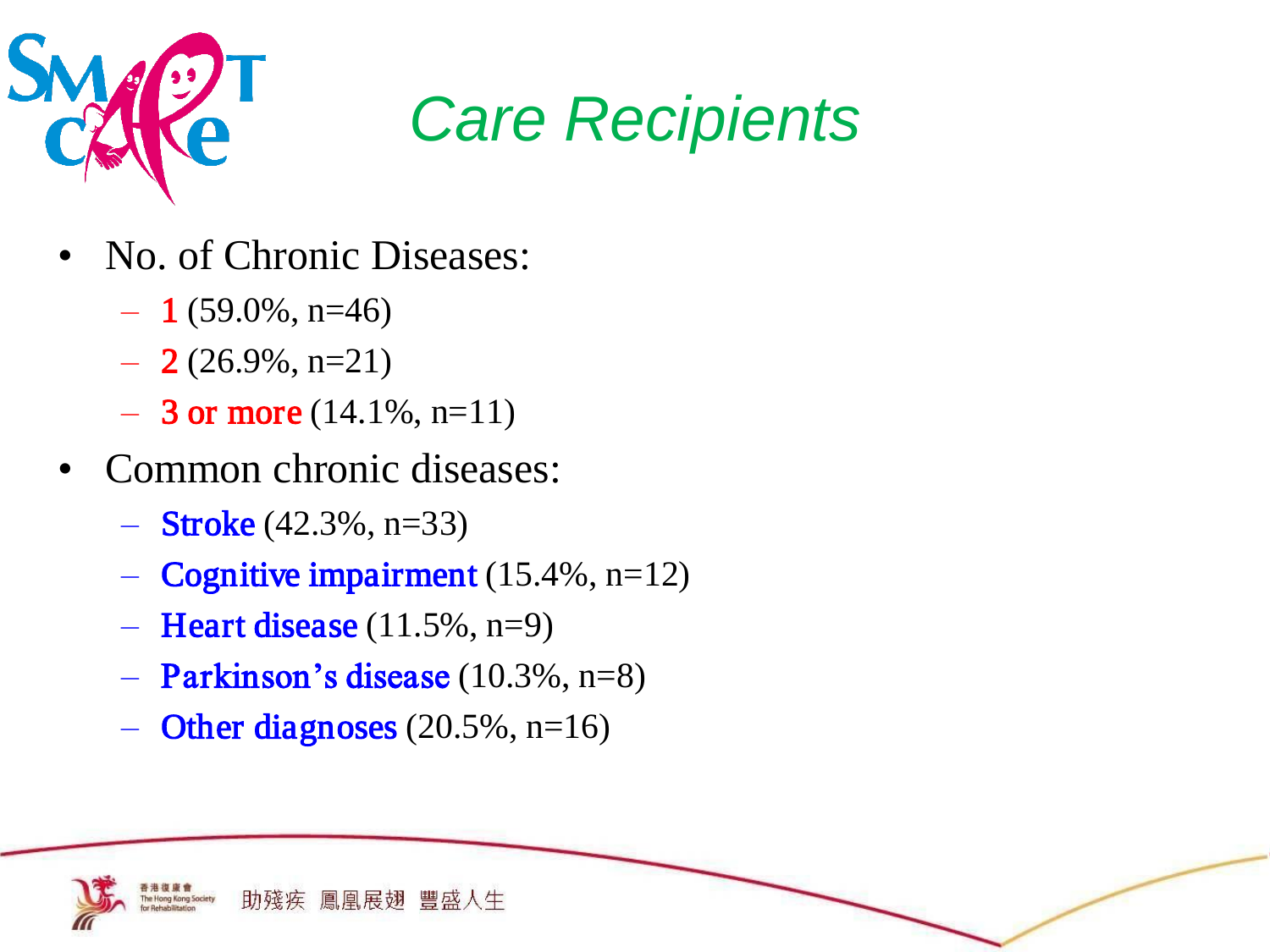

# **Carer Burden (BSFC)**

#### **About the scale**

- No of items: 28
- Scale range: 28 112
- midpoint: 70, higher score means greater burden

#### 2nd assessment

- Mean initial score: 65.92
- 2nd assessment: 61.92
- Difference =  $-4.0$  (statistically significant  $p = 0.031$ )
- $\bullet$  n=78
- Mean time interval: 10.87 months

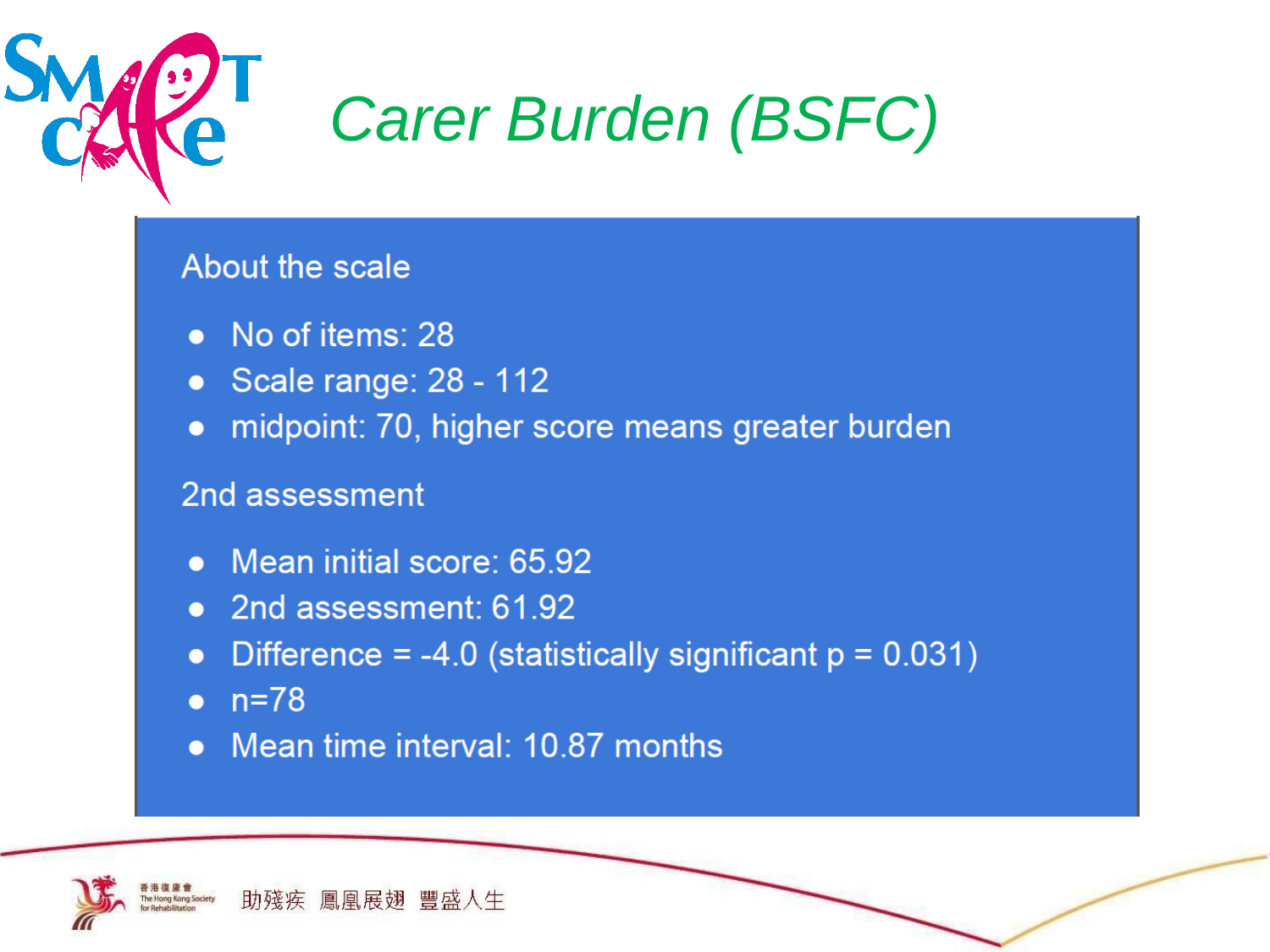### Burden Scale by unit of service

|                              | 0 unit       | 1 or 4 units | $5 +$ units  |
|------------------------------|--------------|--------------|--------------|
|                              | $(n=19)$     | $(n=41)$     | $(n=20)$     |
| <b>Mean initial</b><br>score | 65.89        | 64.38        | 68.95        |
| re-assessm<br>ent            | 59.26        | 62.21        | 63.90        |
| <b>Difference</b>            | $-6.63$      | $-2.18$      | $-5.05$      |
|                              | $(p-value =$ | $(p-value =$ | $(p-value =$ |
|                              | 0.229)       | 0.265)       | $0.036*)$    |
| Mean time                    | 9.63         | 11.54        | 10.75        |
| interval                     | months       | months       | months       |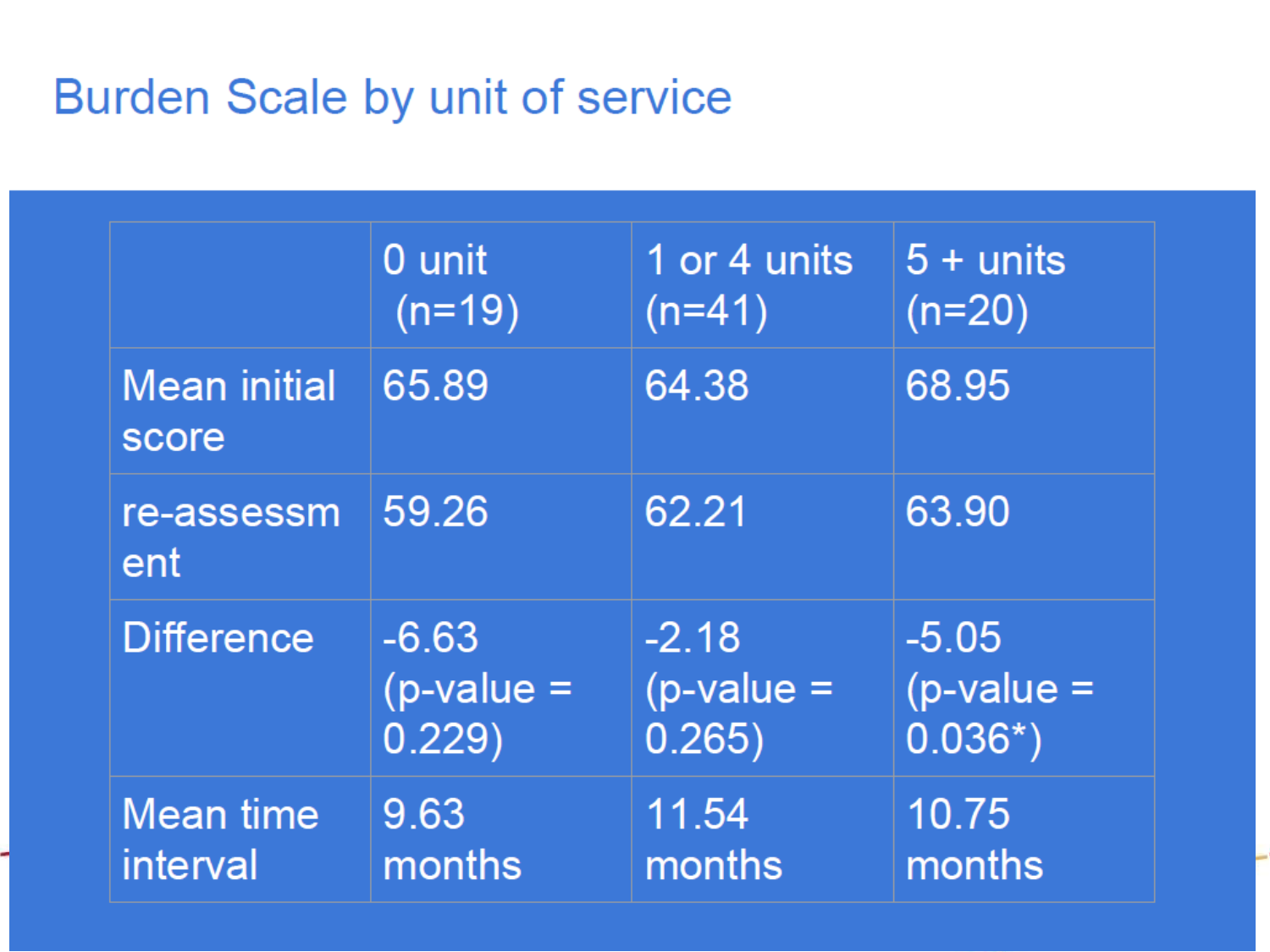# **JT** Self-efficacy of chronic Le disease management (PIH)

#### About the scale

- No of items: 12
- Scale range: 0 96,
- midpoint: 48, higher score means greater competence in  $\bullet$ self-management

#### 2nd assessment

- Mean initial score: 72.12
- re-assessment: 76.05
- $n = 81$
- Difference in score: 3.06 (statistically significant at  $\bullet$  $p=0.0423$
- Mean time interval: 10.85 months

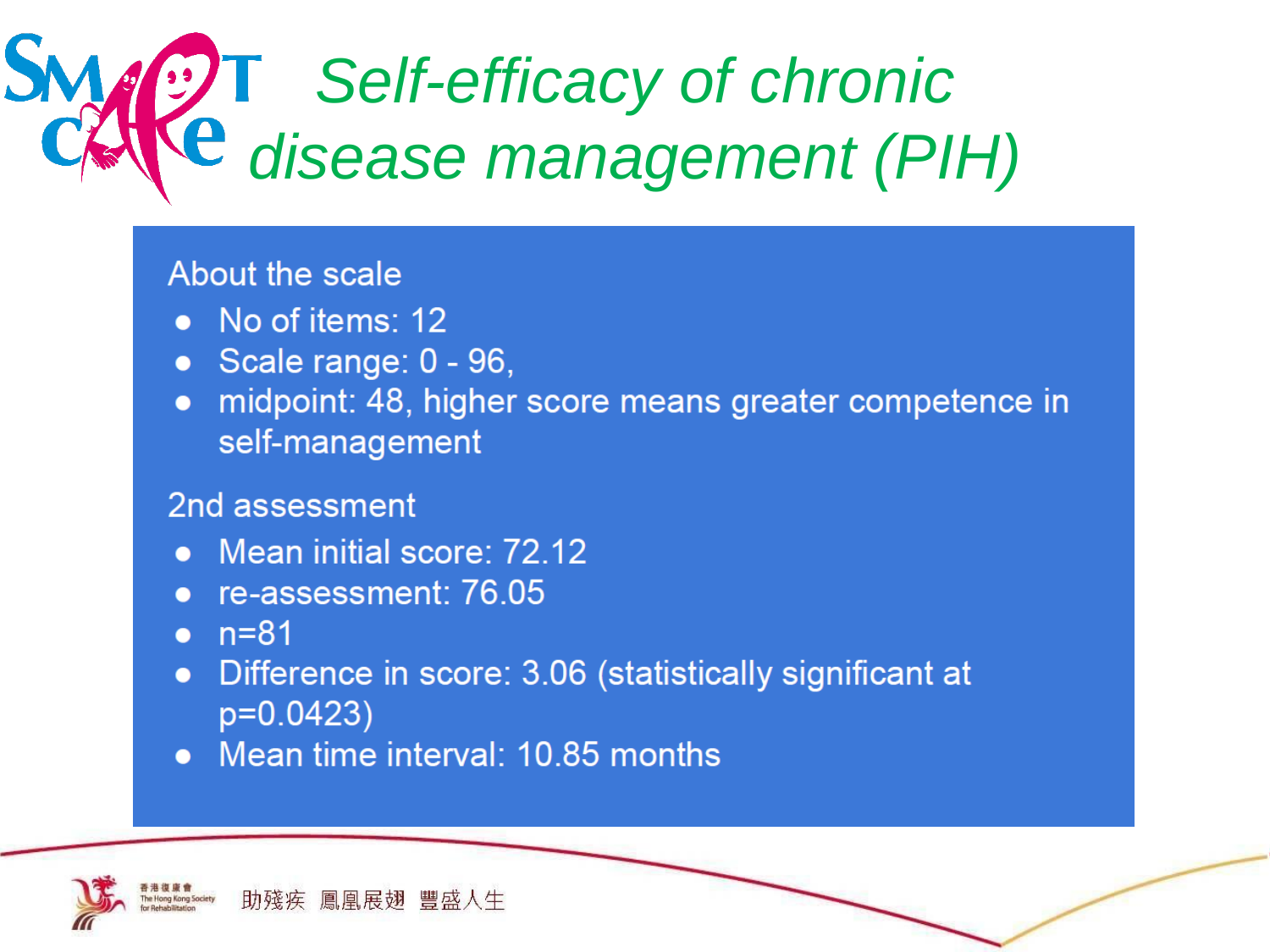

# **Personal gains from** caregiving (GAIN)

#### About the scale

- No of items: 10
- Scale range: 1 5
- midpoint: 3, higher score means greater GAIN

#### 2nd assessment

- Mean total score:  $3.83$  (SD =  $0.548$ )
- Subscale: Self 3.96; Relationship 4.13; Spirituality 3.36
- $n = 75$
- Statistical significance compared to no gain < 0.001

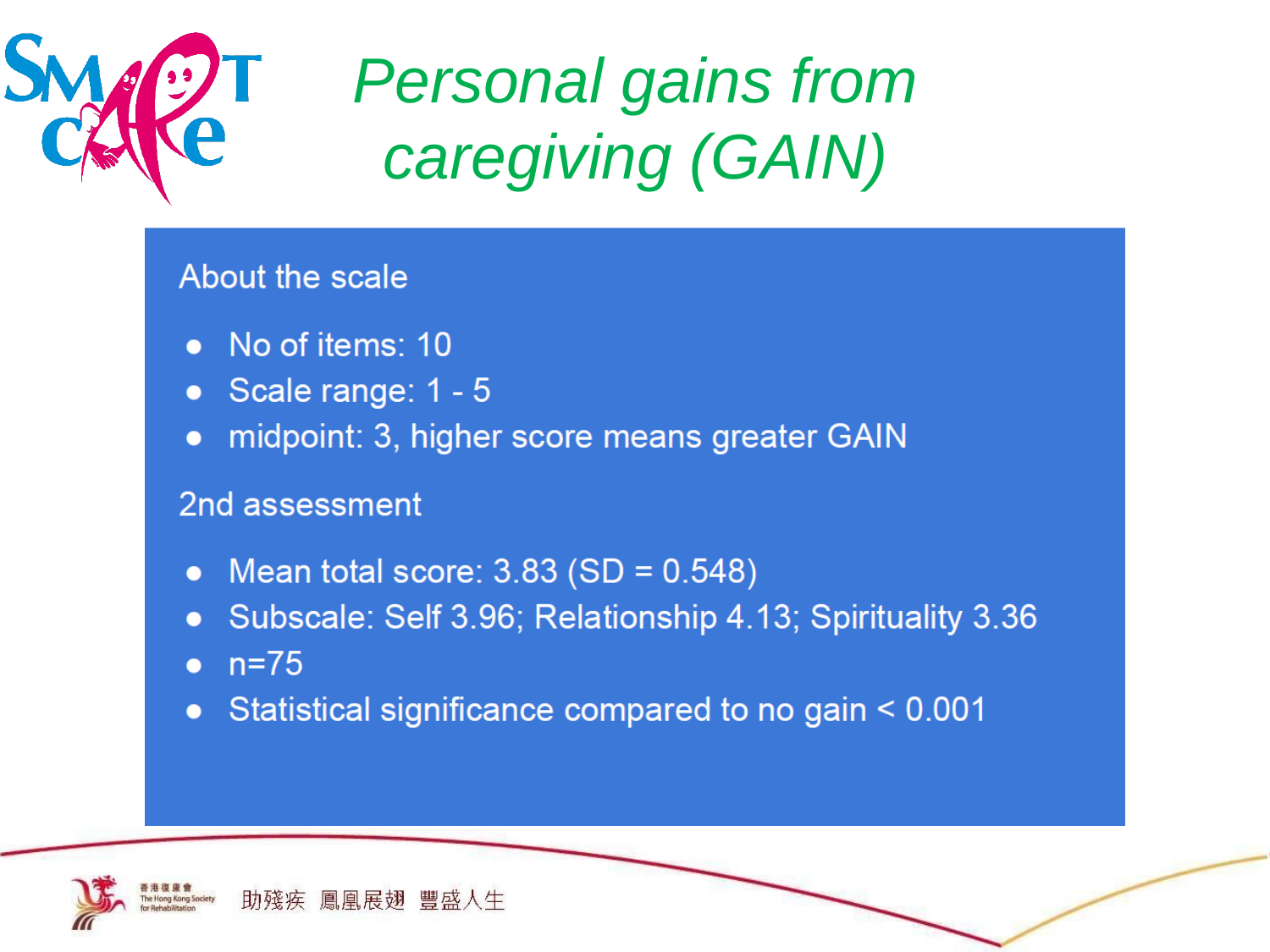## **GAIN by unit of service**

|                    | 0 unit<br>$(n=19)$ | 1 or 4 units<br>$(n=41)$ | $5 +$ units<br>$(n=20)$ |
|--------------------|--------------------|--------------------------|-------------------------|
| total              | 3.79               | 3.84                     | 3.86                    |
| personal           | 4.13               | 3.92                     | 3.90                    |
| interpersonal 3.85 |                    | 4.16                     | 4.30                    |
| spiritual          | 3.27               | 3.40                     | 3.37                    |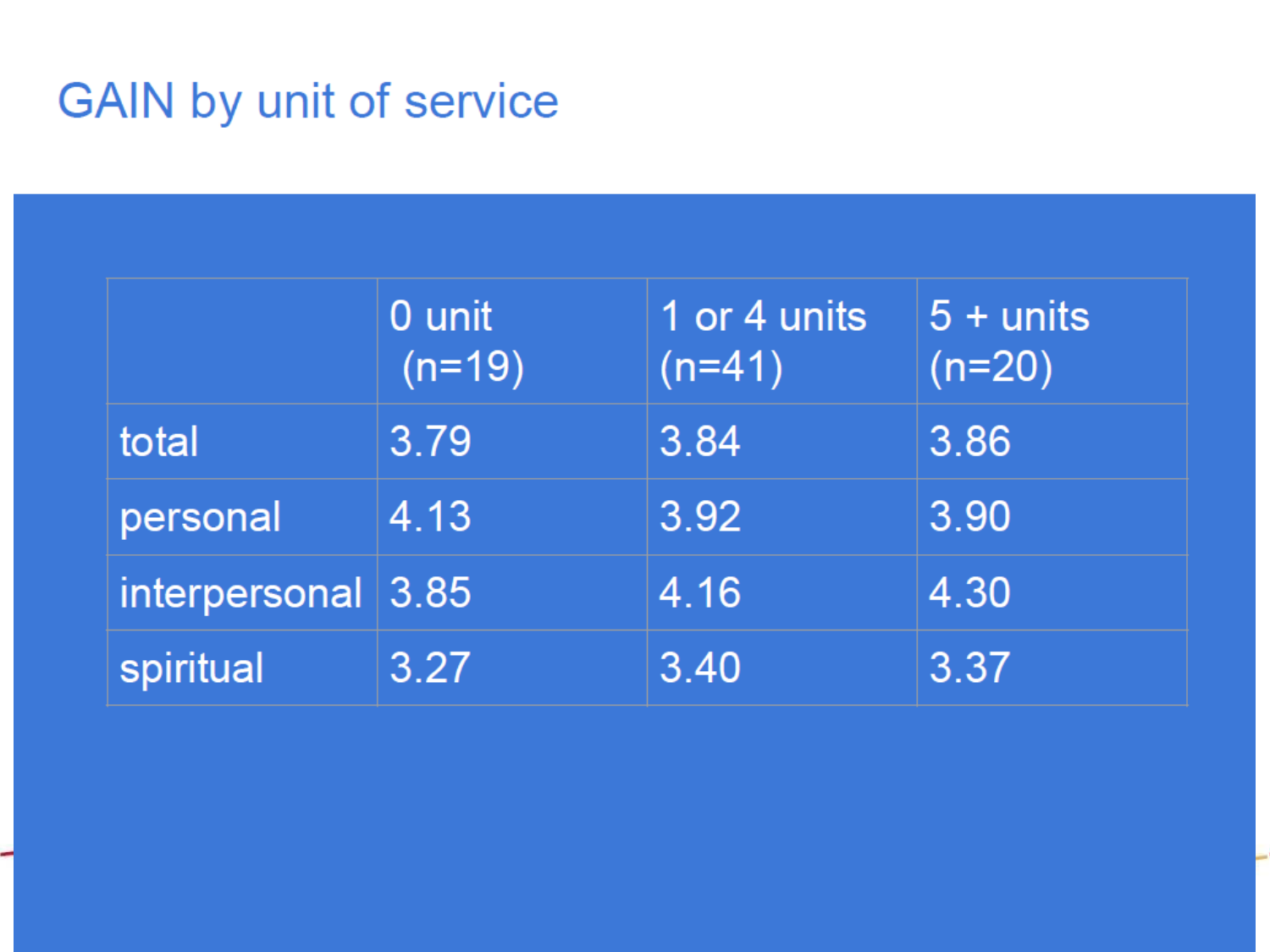

# *Conclusion (1)*

- Full service was associated with positive outcomes:
	- $-$  BSFC overall mean change=4.00 (p=0.031)
	- Difference in PIH= $3.06$  (p= $0.042$ )
	- $-$  GAIN=3.83
- After analyzing case profile, carers received no service had other factors affecting change in score:
	- Care-recipients receiving home support services
	- Carers receiving mental health services
	- Reduction in caregiving needs (i.e. care recipients passed away, admitted to elderly home)

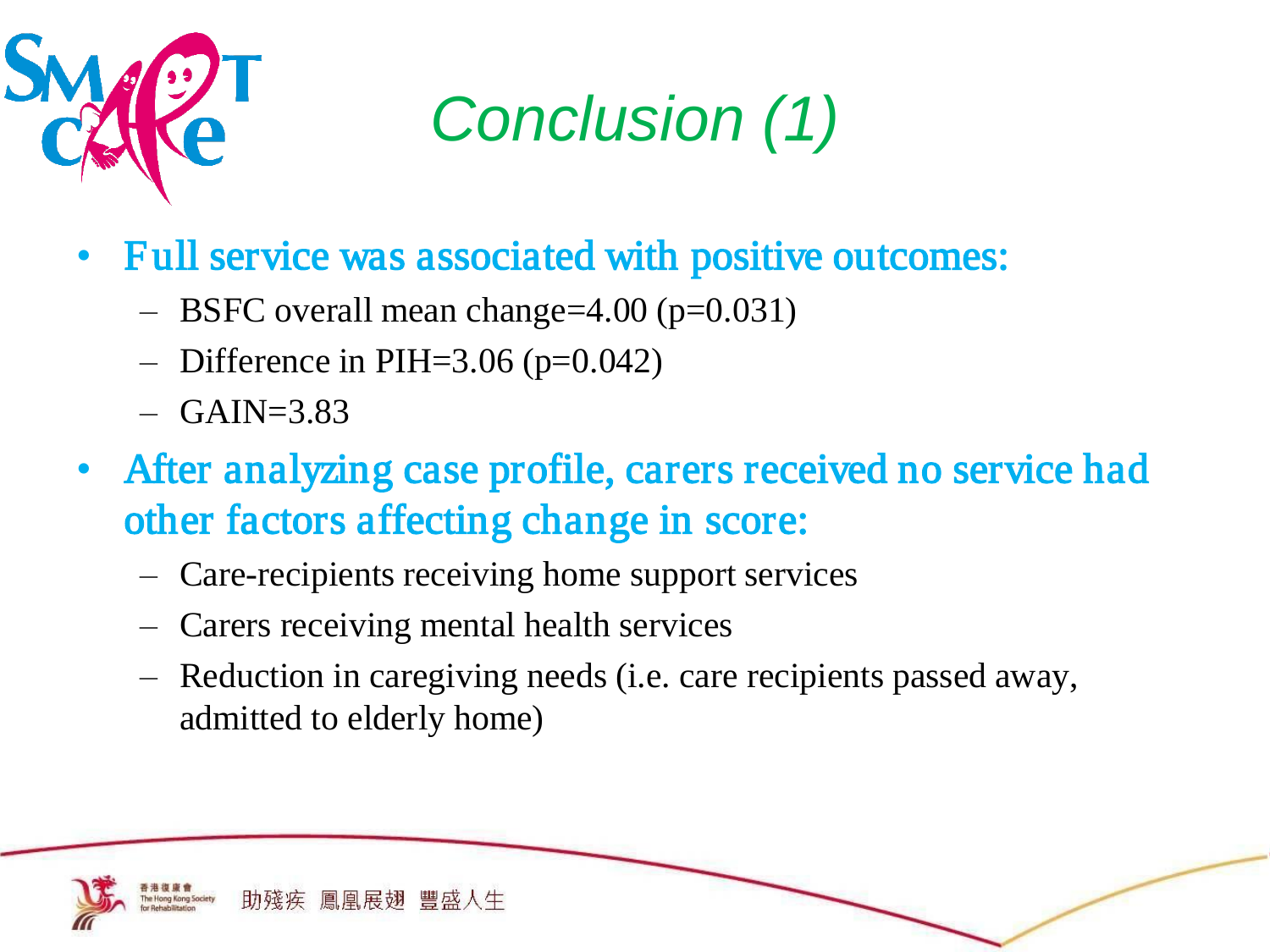

*Conclusion (2)*

- Reduction of caregiver burden was most significant for carers who received 4 or more units of services
	- $-$  BSFC change score 5.05, p=0.035
	- Carers who had baseline score
- Carers who had higher burden & received more service units resulted in positive outcomes
- SMARTCare full service should consider targeting caregivers who are in higher needs & provide more intense services